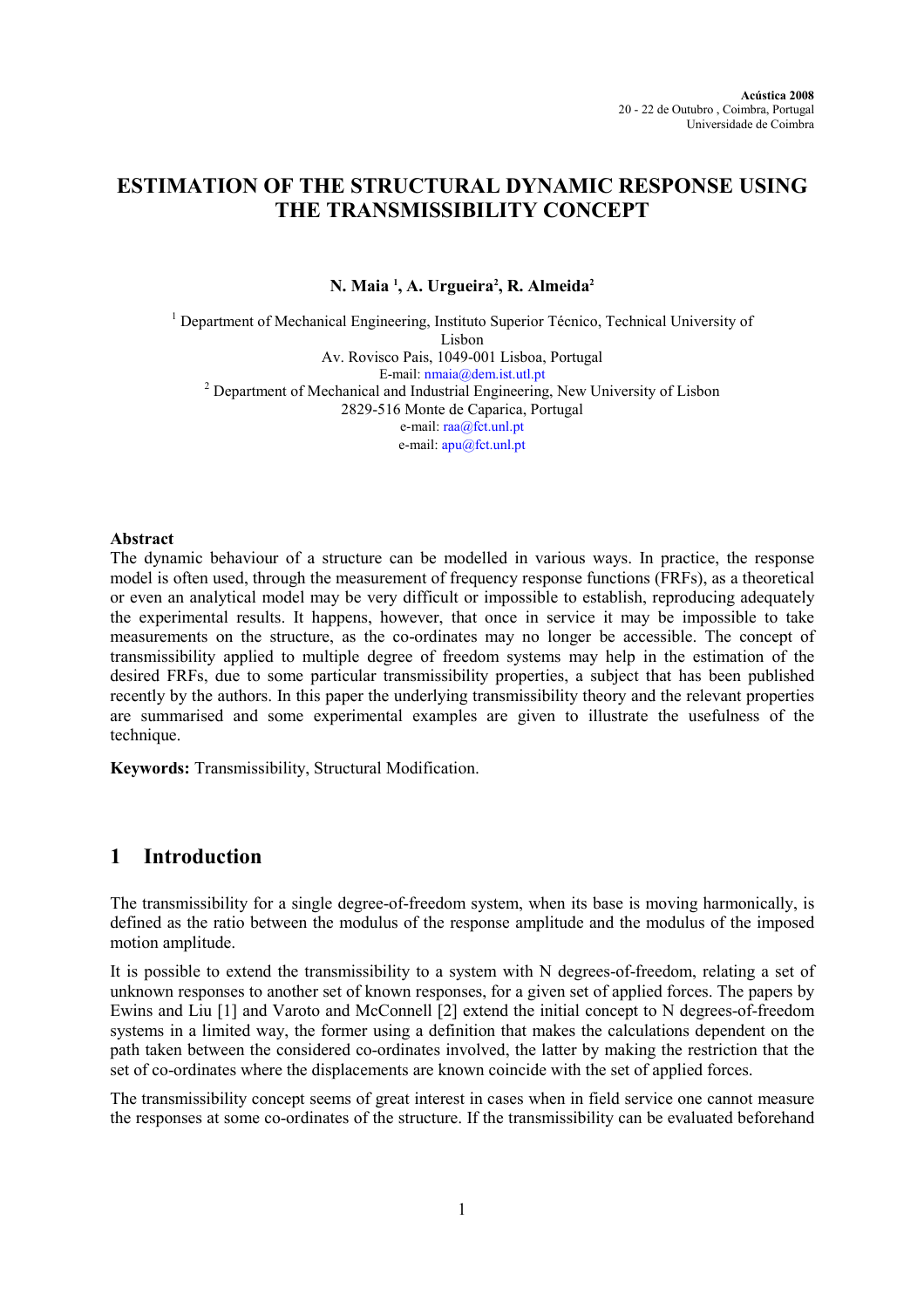in the laboratory or theoretically (numerically), then by measuring in service some responses one would be able to estimate the responses at the inaccessible co-ordinates.

# 2 Fundamental formulation

Ribeiro [3] proposed a general answer to the problem, based on harmonically applied forces (easy to generalize to periodic ones). Let  $F_A$  be a vector of magnitudes of the applied forces at co-ordinates A,  $X_U$  a vector of unknown response amplitudes at co-ordinates U and  $X_K$  a vector of known response amplitudes at co-ordinates  $K$ ; then,

$$
X_U = H_{UA} F_A \tag{1}
$$

$$
X_K = H_{KA} F_A, \tag{2}
$$

where  $H_{U}$  and  $H_{KA}$  are the receptance frequency response matrices relating co-ordinates U and A, and K and A, respectively. Eliminating  $F_A$  between (1) and (2), it follows that

$$
X_U = H_{UA} H_{KA}^+ X_K \tag{3}
$$

or

$$
X_U = T_{UK}^{(A)} X_K \tag{4}
$$

where  $H_{KA}^{+}$  is the pseudo-inverse of  $H_{KA}$ . Thus, the transmissibility matrix is defined as:

$$
T_{UK}^{(A)} = H_{UA} H_{KA}^+ \tag{5}
$$

The set of co-ordinates  $(A)$  where the forces can be applied need not coincide with the set of known responses  $(K)$ . The only restriction is that the number of K co-ordinates must be greater or equal than the number of A co-ordinates, to allow the inversion of  $H_{K_A}$ .

Although the transmissibility curves look very similar to frequency-response-functions, their properties are very different. For instance the peaks in the transmissibility functions have nothing to do with the resonances of the system and the anti-peaks have nothing to do with the anti-resonances. However, comparing the various transmissibility functions, one can observe that the peaks always occur at the same frequencies.

A study on the properties of transmissibility functions can be found in [4]. One of the most interesting ones is the fact that the transmissibilities do not depend on the magnitude of the applied forces, they only depend on their positions (co-ordinates A). This is easy to understand, as the transmissibilities are obtained eliminating the force vector between equations (1) and (2).

There are many cases where the harmonic input functions are not used, even in controlled laboratory conditions. The transmissibility concept can be extended to non-harmonic excitations, using the spectral densities of the response measurements. The transmissibility matrix established from the spectral density functions is identical to the one from *FRFs* or Fourier spectra responses only [4].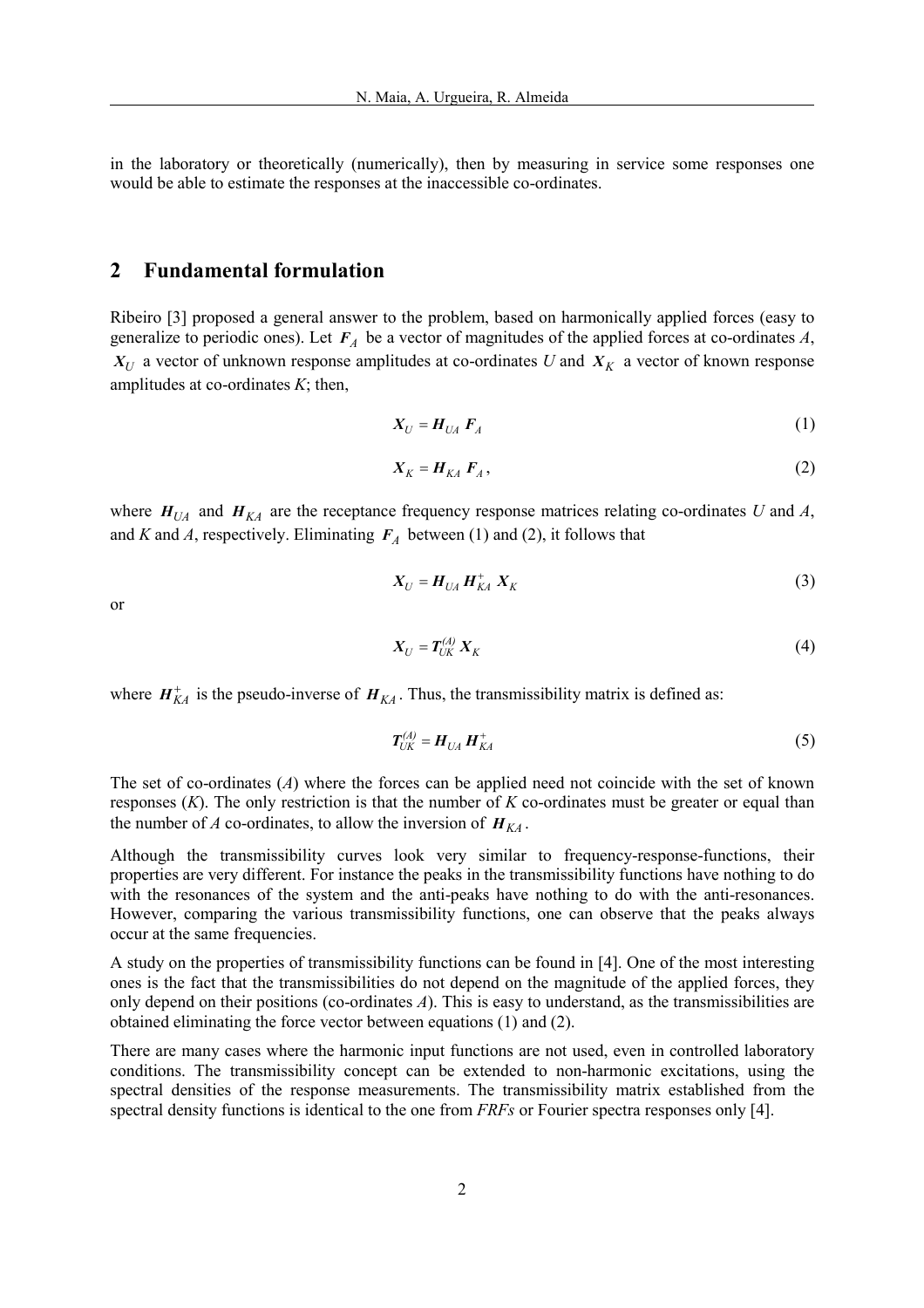### 2.1 Identified properties

In Ref. [4] three properties have been identified, from which the most important here are:

Property 1 - The values of the transmissibility matrix do not change if some modification is made on the mass values of the system where the dynamic loads can be applied – subset  $A$ .

Property 2 - The values of the transmissibility matrix do not change if some modification is made on the stiffness of springs connecting co-ordinates of subset A.

Note that these properties result from the fact that to add masses and/or stiffnesses at co-ordinates A is equivalent to apply forces, and the transmissibilities are invariant with respect to the amplitude of those forces.

### 2.2 Calculating the FRFs of the Modified System using the Transmissibility Matrix

From eq. (5), one has  $T_{UK}^{(A)} = H_{UA} H_{KA}^+$ . It has just been stated that if modifications are carried out at coordinates A, the transmissibility matrix remains constant. Thus, for the modified system, one has:

$$
T_{UK}^{(A)} = H_{UA}^{'} H_{KA}^{'}{}^{+} \tag{6}
$$

Therefore,

$$
T_{UK}^{(A)} = H_{UA} H_{KA}^+ = H_{UA}^{\prime} H_{KA}^{\prime +}
$$
 (7)

Thus, if the receptance matrix relating co-ordinates K and A of the modified system ( $H'_{KA}$ ) is known, the receptance matrix relating co-ordinates U and A ( $H'_{U_A}$ ) can be estimated:

$$
\boldsymbol{H}_{UA}^{\prime} = \boldsymbol{T}_{UK}^{(A)} \boldsymbol{H}_{KA}^{\prime} \tag{8}
$$

In the next section an experimental example is presented.

# 3 Experimental case study

#### 3.1 Original structure

The experimental case study consists of a beam with six equal masses attached (fig. 1). This structure is herein referred to as the original structure, and was built to allow simple mass and stiffness modifications at some co-ordinates/regions. The blocks are initially attached to the structure through a bolt, having a washer between each block and the beam. The washers act as local point springs. By removing the washers the two blocks are compressed directly to the beam surface, leading to an increase in the local stiffness. In fig.1 it is also shown the accelerometer locations and the points where the forces can be applied.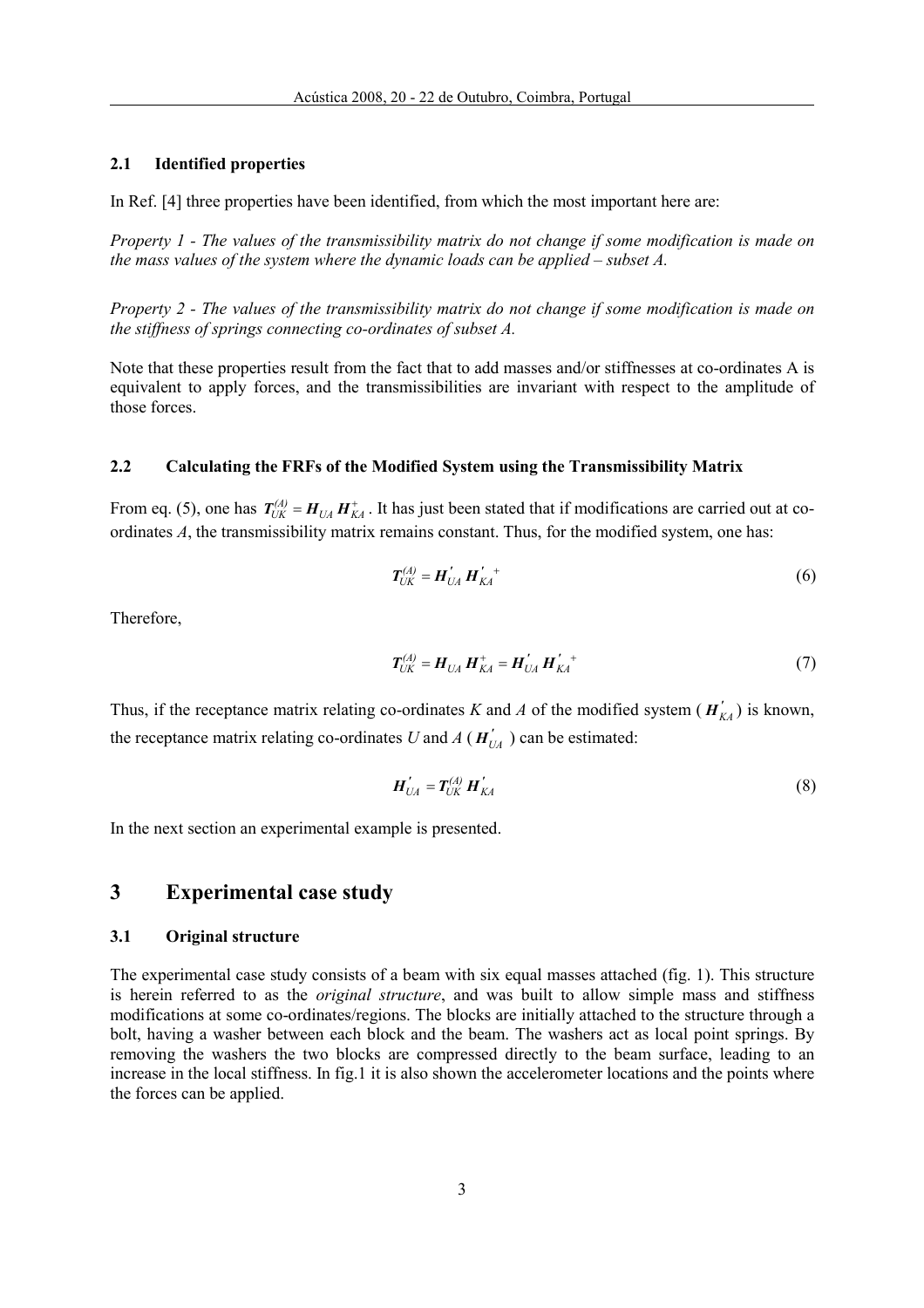

Figure 1 - Original structure.

The subsets of known and unknown responses are assumed as:

$$
\{X_K\} = \begin{Bmatrix} \{X_2\} \\ \{X_4\} \\ \{X_6\} \end{Bmatrix}, \ \{X_U\} = \begin{Bmatrix} \{X_1\} \\ \{X_3\} \\ \{X_5\} \end{Bmatrix}
$$
 (9)

The vector  ${F_A}$  contains the loads which can be applied (even if some of them are null in certain cases)

$$
\{F_A\} = \begin{Bmatrix} \{F_4\} \\ \{F_5\} \\ \{F_6\} \end{Bmatrix}
$$
 (10)

According to eq. (5), and considering the above-defined subsets, the transmissibility matrix is given by:

$$
\begin{bmatrix} T_{12}^{(4)} & T_{14}^{(4)} & T_{16}^{(4)} \ T_{32}^{(4)} & T_{34}^{(4)} & T_{36}^{(4)} \end{bmatrix} = \begin{bmatrix} H_{14} & H_{15} & H_{16} \ H_{34} & H_{35} & H_{36} \ H_{54} & H_{55} & H_{56} \end{bmatrix} \begin{bmatrix} H_{24} & H_{25} & H_{26} \ H_{44} & H_{45} & H_{46} \ H_{64} & H_{65} & H_{66} \end{bmatrix}^{+}
$$
(11)

#### 3.2 Modified structures

.

In order to prove that it is possible to obtain the FRFs in certain locations of modified systems, provided that the transmissibility matrix of the original system is known, some modifications have been made in the original structure. These modifications are made by adding masses or by changing the stiffness in certain regions.

The mass modifications made on the original structure are present in fig. 2 and the stiffness modifications in fig. 3.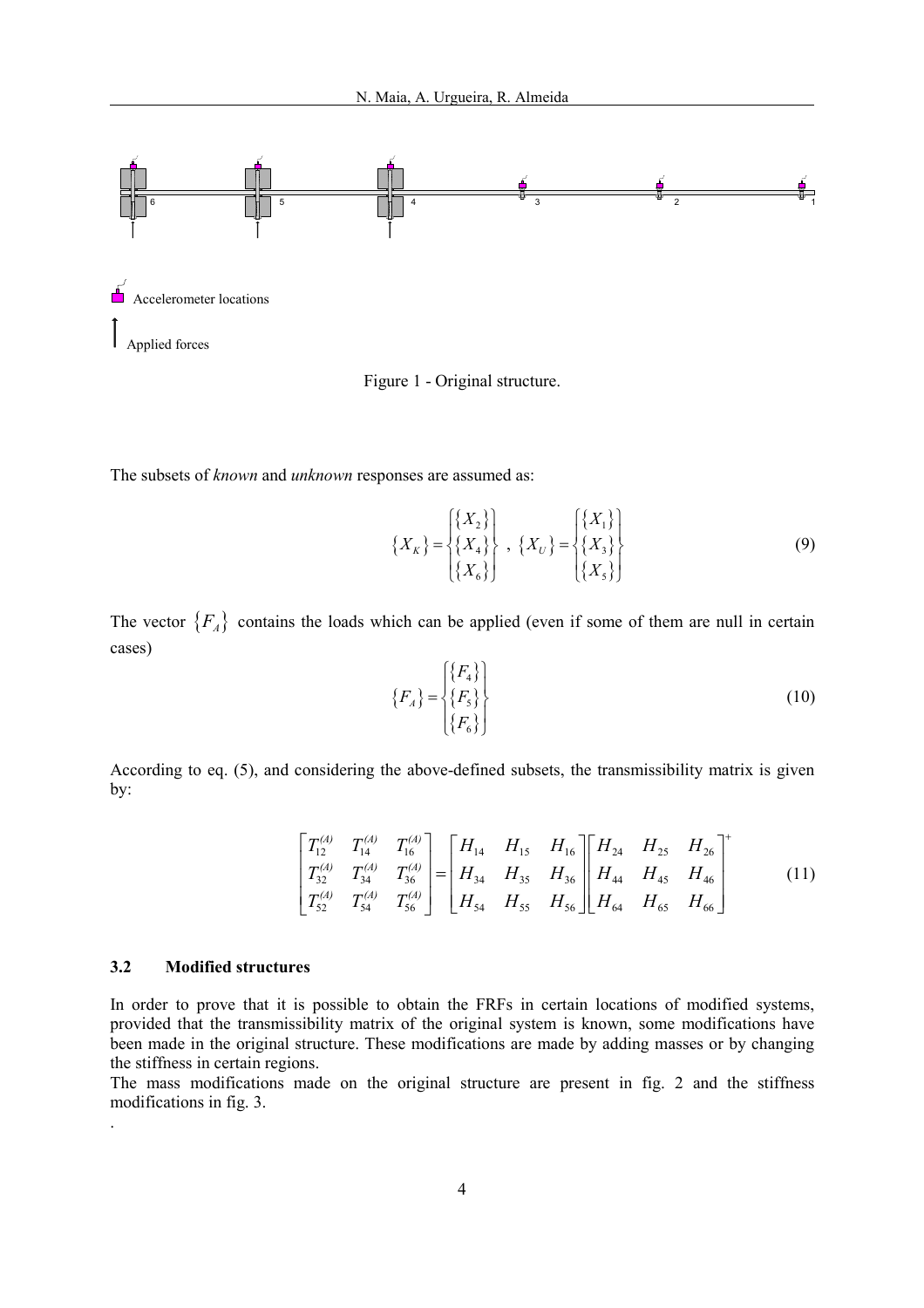

Figure 2 - Mass modified structures



Figure 3: Stiffness modified structures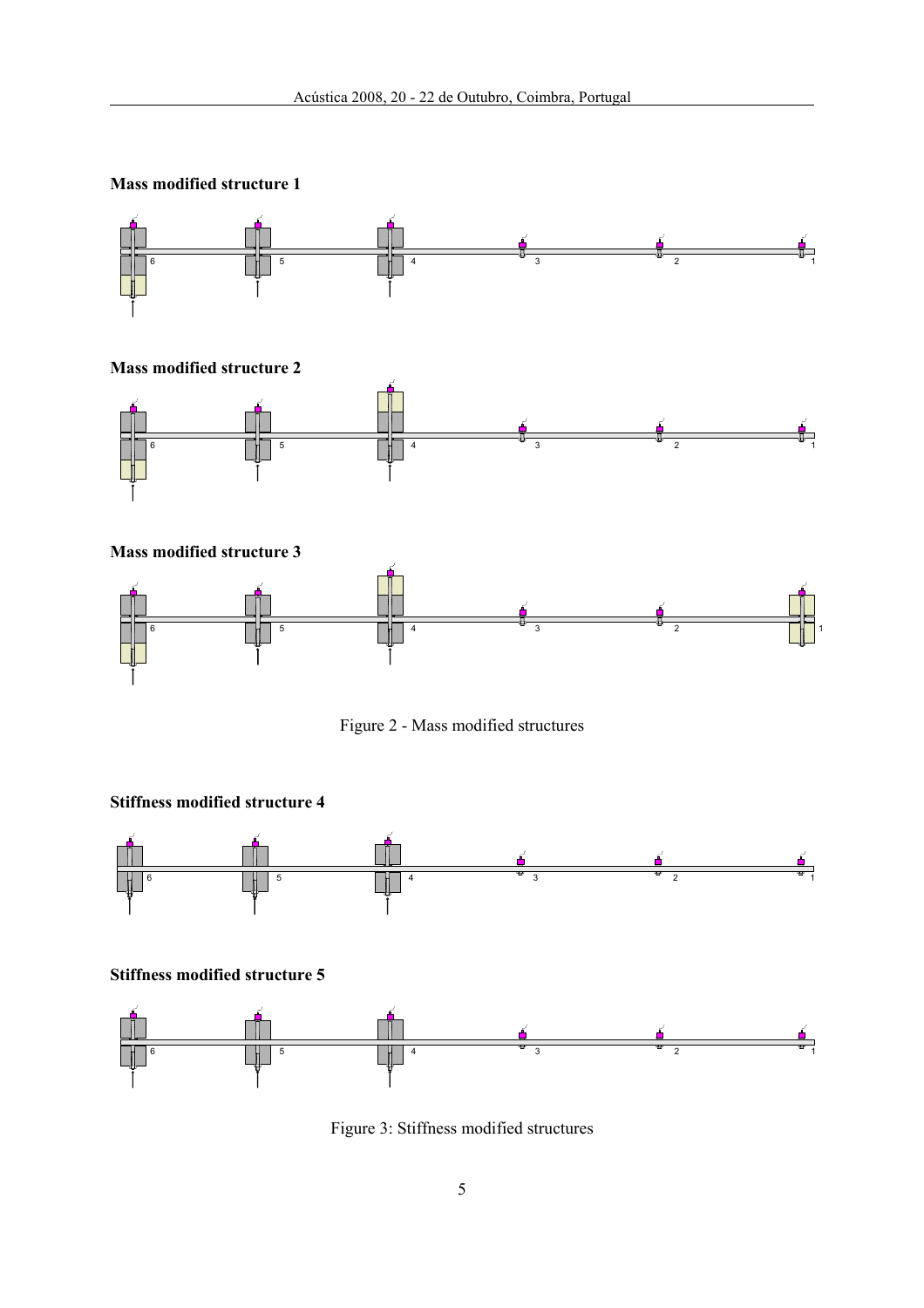The measured receptances  $H_{14}$  are presented in fig. 4 for the various modified structures. Fig. 4a) shows the influence of the mass modifications, i. e., the decreasing of the natural frequencies, whereas in fig. 4b) it can be observed the influence of the stiffness modifications resulting in higher natural frequencies.



Figure 4: Measured receptances  $H_{14}$  for the original structure and modified structures: a) mass modification, b) stiffness modification.

In figs. 5 and 6 two transmissibility functions,  $T_{52}$  and  $T_{32}$ , respectively, are presented for the original and modified structures.



Figure 5:  $T_{52}$  Transmissibility obtained for original structure and a) mass, b) stiffness modified structures.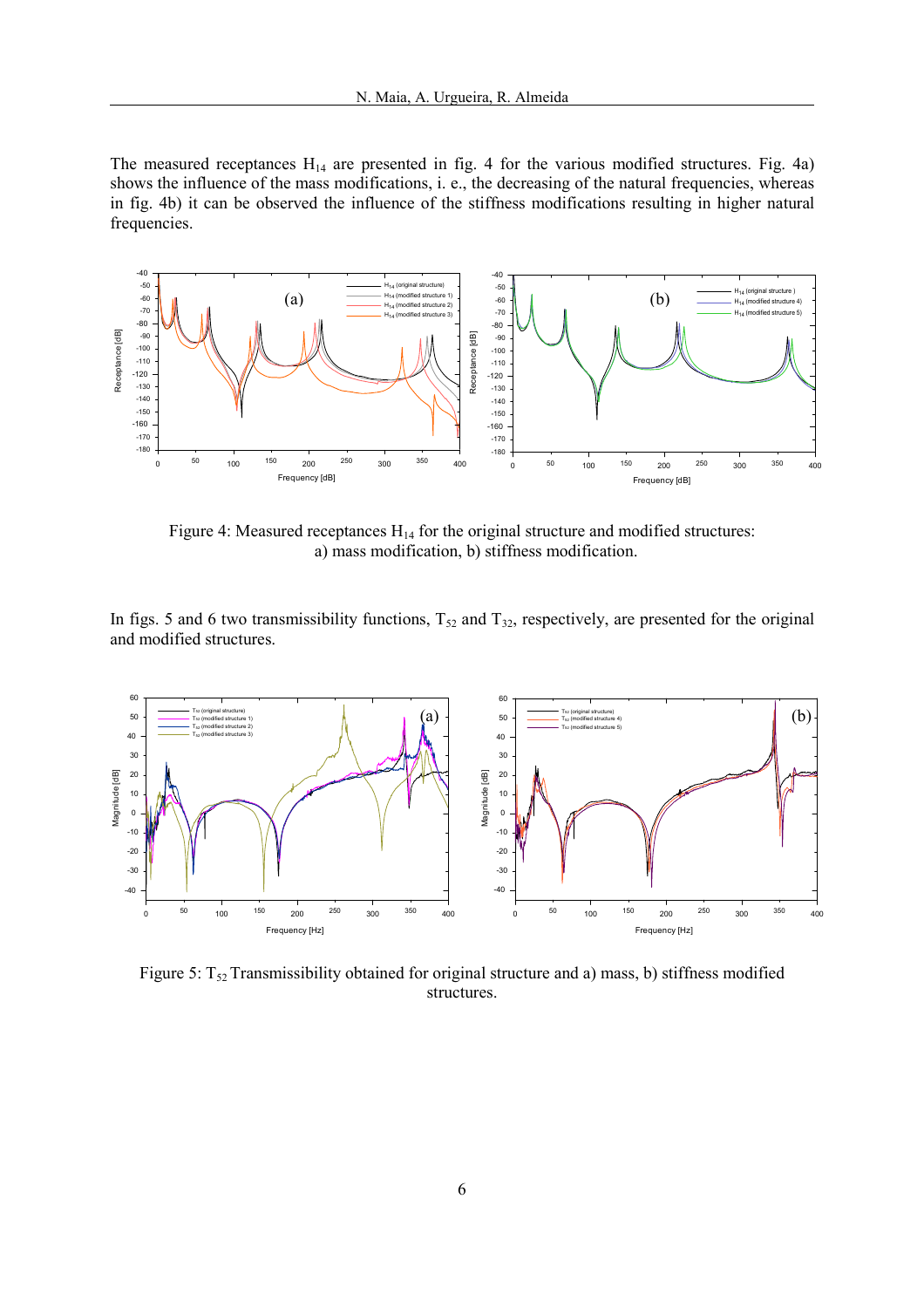

Figure 6:  $T_{32}$  Transmissibility obtained for original structure and a) mass, b) stiffness modified structures.

#### Remarks

It can be observed that in situations when the mass modifications on the original system are made on the values of the masses corresponding to the set of coordinates A (where the dynamic loads can be applied) the transmissibility values do not change, modified structures 1 and 2, figs. 5 and 6 (a). It can also be observed that when the modification on the original system is made on the stiffness region connecting co-ordinates of subset  $A$  the transmissibility values do not change, modified structures 4 and 5, figs. 5 and 6 (b).

## 3.3 Estimation of FRFs using the Transmissibility concept

In figs. 7, 8, 9 and 10, three receptances  $H_{14}$ ,  $H_{35}$  and  $H_{56}$ , estimated for the modified structures 1, 2, 4 and 5, respectively, by using eq. (8), are presented and compared with the measured receptances on the actual modified structures.



Figure 7: Measured and estimated receptances  $H_{14}$ ,  $H_{35}$  and  $H_{56}$  for the mass modified structure 1.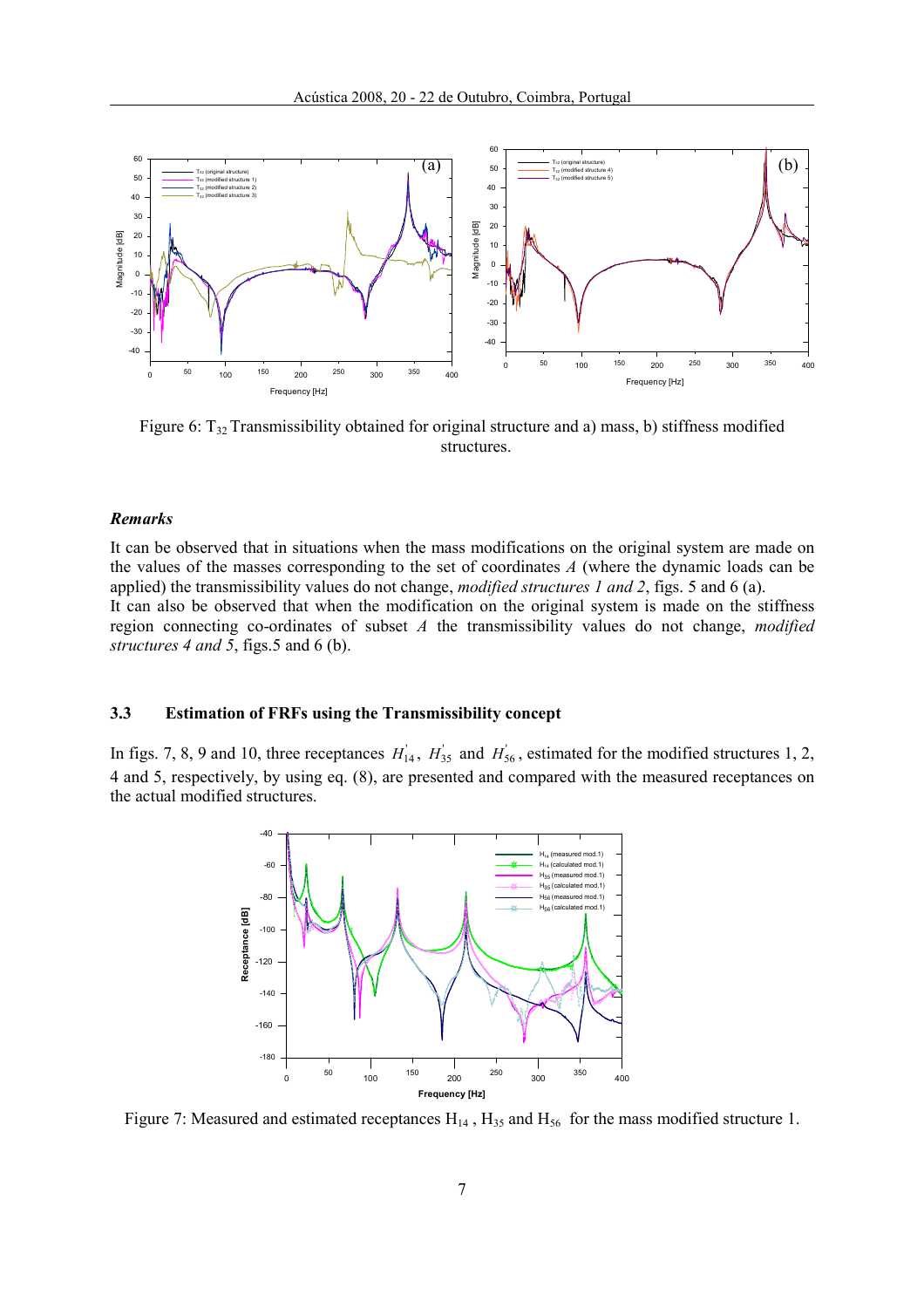

Figure 8: Measured and estimated receptances  $H_{14}$ ,  $H_{35}$  and  $H_{56}$  for the mass modified structure 2.



Figure 9: Measured and estimated receptances  $H_{14}$ ,  $H_{35}$  and  $H_{56}$  for the stiffness modified structure 4.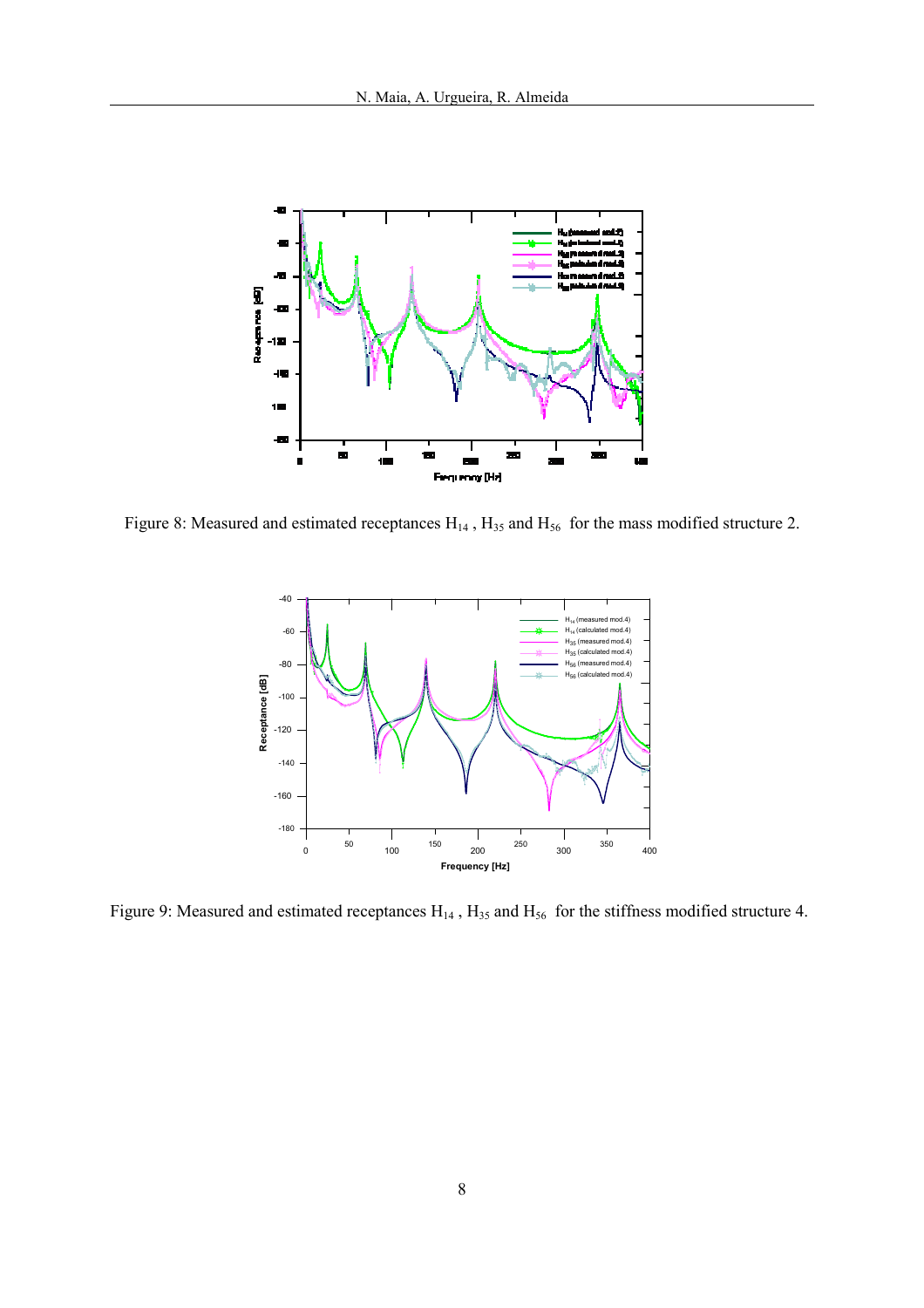

Figure 10: Measured and estimated receptances  $H_{14}$ ,  $H_{35}$  and  $H_{56}$  for the stiffness modified structure 5.

#### Remarks

It can be observed that the estimated FRFs of the various modified structures compare well with the FRFs measured on the actual modified structures. This is not the case for Receptance  $H_{56}$ , mainly at the anti-resonances as the frequency increases.

# 4 Conclusions

In this work it has been shown that it is possible to estimate the FRFs related to some points of interest that are not physically accessible. By using the important properties associated with the transmissibility matrix, obtained by measuring the FRFs at certain points due to some applied forces on an actual original structure, together with a set of FRFs measured on any modified structure, it is possible to estimate response data at certain inaccessible locations of different mass and stiffness modified systems.

#### Acknowledgements

The current investigation had the support of FCT, under the project PTDC/EME-PME/71488/2006.

## References

[1] Liu, W., Ewins, D.J., (1998), "Transmissibility Properties of MDOF Systems", Proc. of IMAC XVI, Santa Barbara, California, USA.